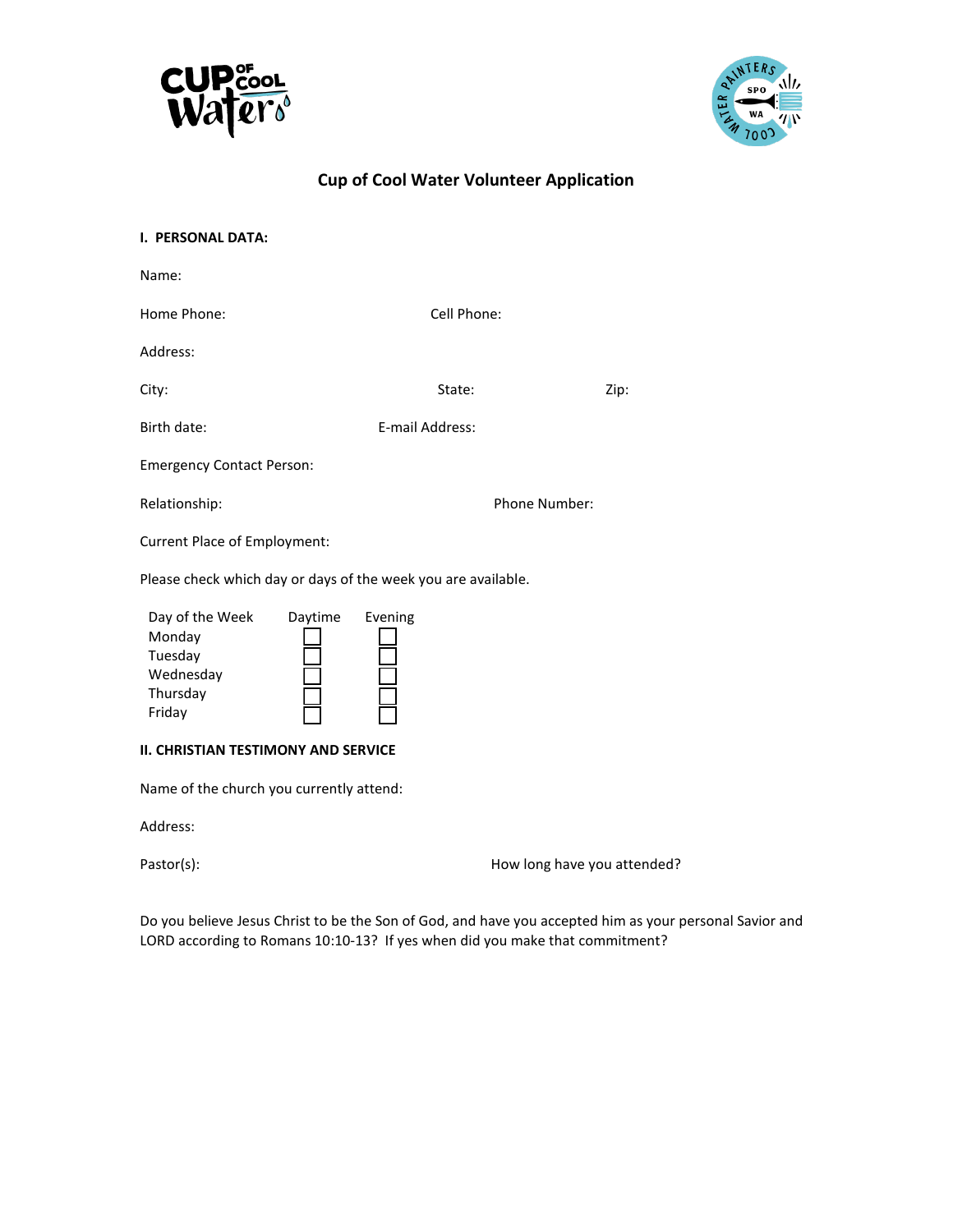(continued)

#### **III. GENERAL**

From whom do you receive the bulk of your emotional and spiritual support?

What is your understanding of the purpose and goals of Cup of Cool Water?

Describe your understanding of the relationship between ministry and social services.

Describe how you interact and relate to someone in your life who is actively involved in behaviors that are harmful to themselves.

What do you feel you could contribute to the CCW ministry team? To the youth we serve?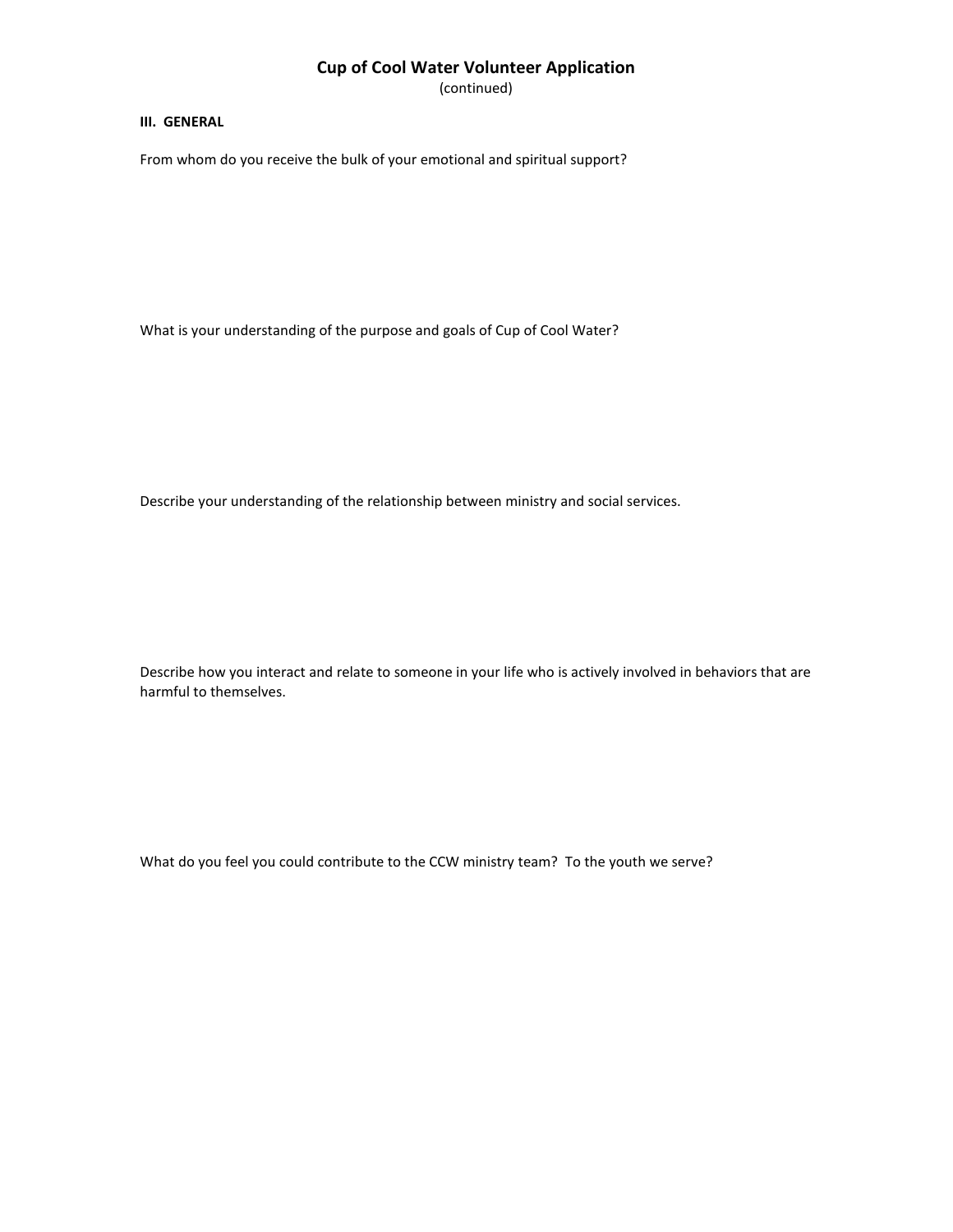(continued)

## STATEMENT OF FAITH

We believe in one God, Creator, and Lord of the Universe, the Trinity: Father, Son, and the Holy Spirit.

We believe that Jesus Christ, God's Son, was conceived by the Holy Spirit, born of the virgin Mary and lived a sinless life. He died on the cross, removing our guilt and reconciling us to God. He rose bodily from the dead and ascended into heaven where He is the only mediator between God and man.

We believe that all Scripture is inspired by God and is profitable for teaching, for reproof, for correction, for training in righteousness, that the believer may be adequately equipped for every good work.

We believe in one holy, universal and apostolic Church, which is called to worship God, preach the Gospel, make disciples, promote righteousness and justice, and relieve human need.

We believe the Holy Spirit persuades us to repent of our sins, renews our hearts, and causes the Church and its people to grow in Christian maturity.

We believe that Christ will return to raise the dead, judge all people and establish His Glorious Kingdom.

Cup of Cool Water (CCW) believes that it is critical to its ministry and mission that those who engage in the work of CCW, at all levels of responsibility, be Christians, who accept and agree with the Statement of Faith (provided above). Thus, I affirm and agree that I am a Christian, and I wholeheartedly agree and accept the Statement of Faith. I also affirm and agree that, if my religious beliefs change in any way that would affect the affirmation made in this document, I will immediately inform my supervisor and be prepared to resign from Cup of Cool Water.

Name:

Signature: Date: